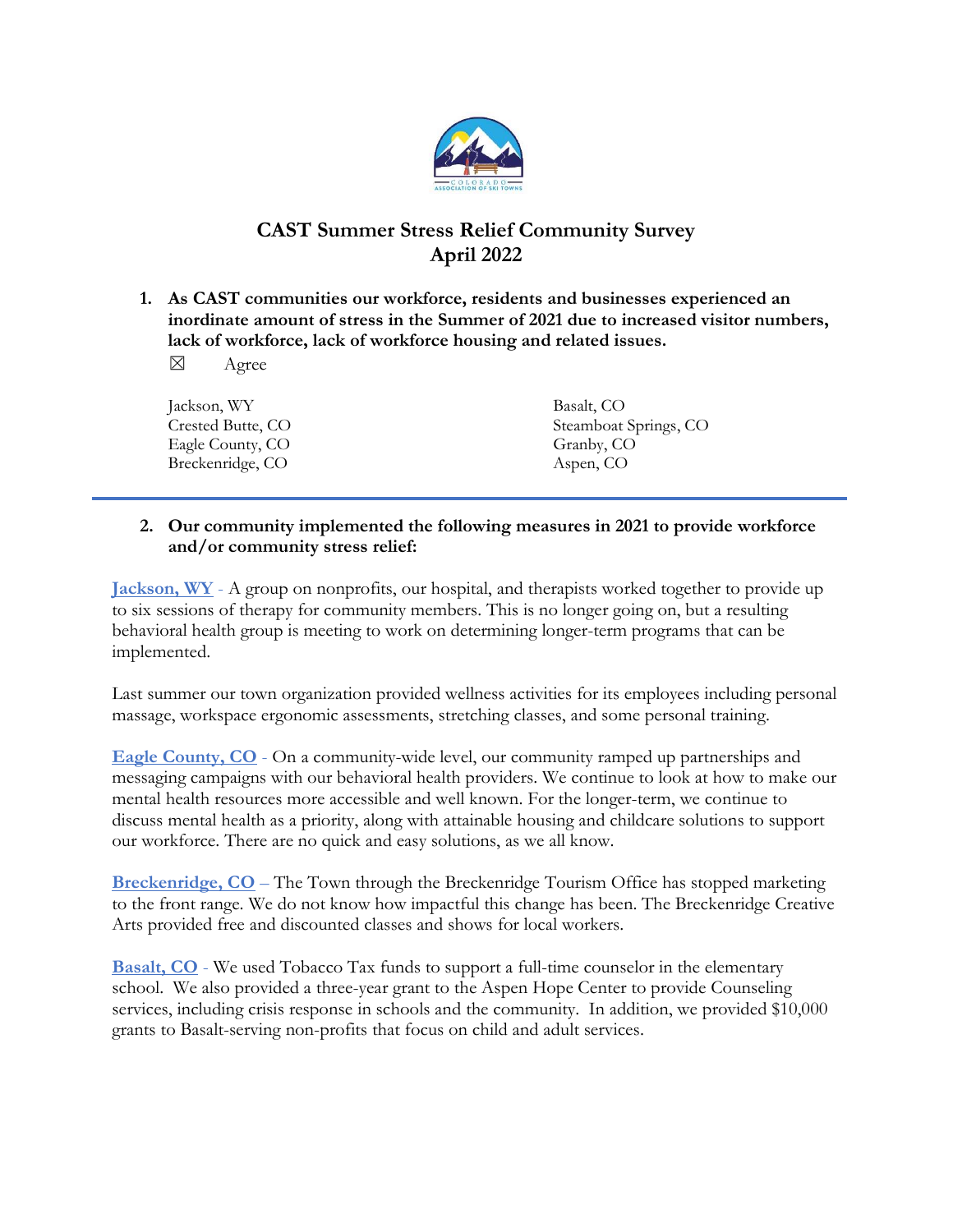### Steamboat Springs, CO –

- Initiated two workforce housing projects
- Coordinated with CDOT on highway projects and closures
- Put out positive PR messages encouraging patience and gratitude
- Initiated STR moratorium (vacation home rentals only) while we review regulatory options

## Granby, CO -

- Worked with Headwaters Trails Alliance on helping tourists to spread out to different public lands, and not just the most popular sites
- No housing measures were taken

## Aspen, CO -

- Additional destination management messaging in partnership with local chamber
- Increased traffic management

## Crested Butte, CO -

- 12-month Moratorium on issuance of new vacation rental licenses to allow time to collect data on impacts and engage community on where the community wants to head.
- 12-month Moratorium on building permits for new heated and plumbed accessory structures without accessory dwellings in response to sharp drop-off in number of accessory dwelling units. Accessory dwellings must be occupied by a working local. Considering making ADU's requirement of heated/plumbed accessory buildings on residential parcels.
- Implemented camping on private property with simple, free permit to be signed by camper and property owner (had only one person take advantage of program)
- Held large community meeting to give voice to community stress over housing, being overworked, etc.
- Marketing district stopped all traditional marketing mid-summer and began campaign to raise awareness of long lines at restaurants, lack of employees and asking for grace and kindness towards service sector employees.
- Funded several mental health and food security programs with use of nicotine tax revenues.

## 3. Our community implemented the following measures over the past 9 months to provide long-term solutions to the workforce and/or community stresses of 2021 and recent summers:

Jackson, WY - Our local counseling center is offering Mental Health First Aid Training, a public education program that helps the public identify, understand, and response to signs of mental illnesses and substance use disorder. Those who take the 8-hour course to certify as Mental Health First Aiders learn a 5-step action plan encompassing skills, resources and knowledge to help an individual in crisis connect with appropriate professional, peer, social, and self-help care.

#### Breckenridge, CO - See #4 response.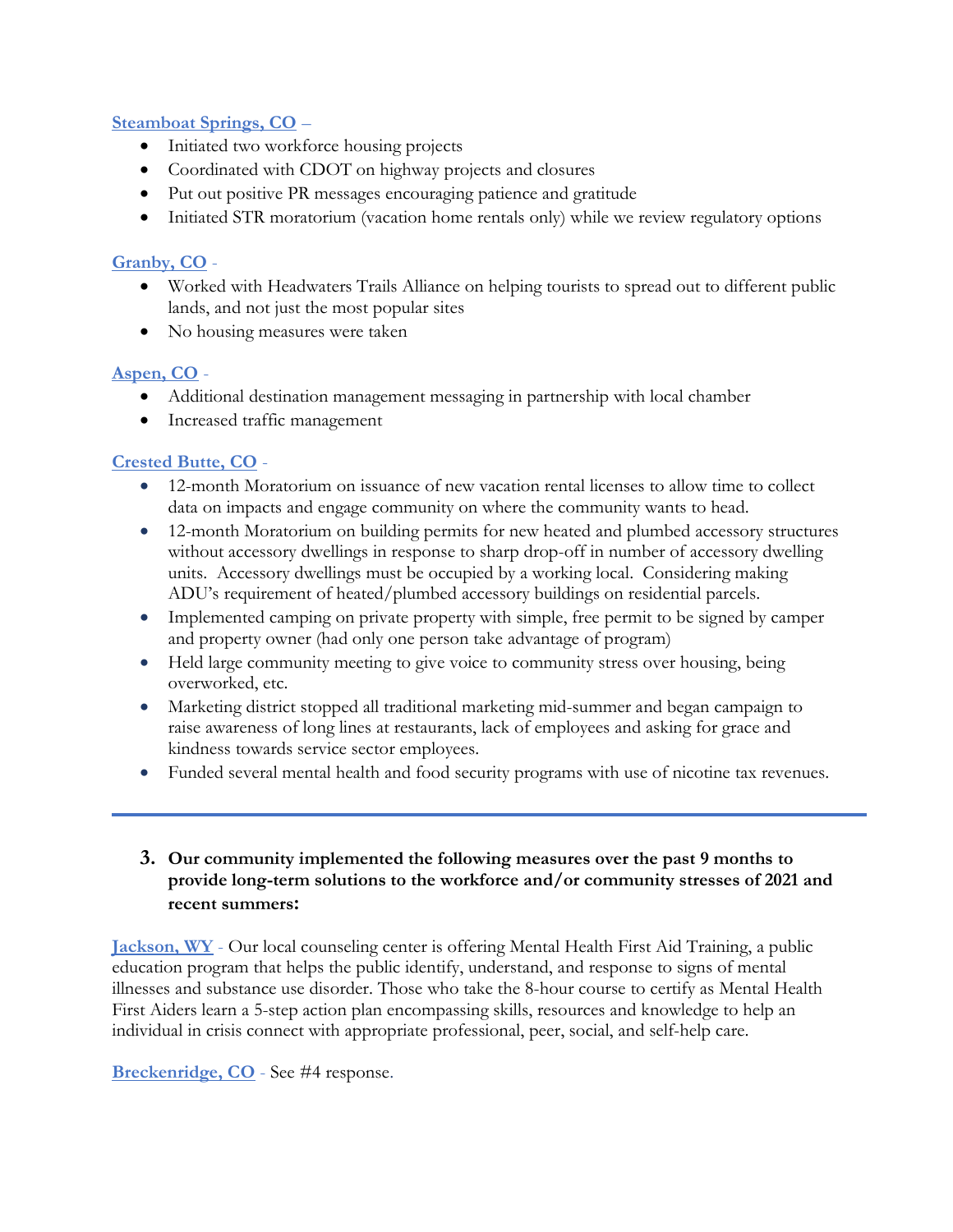Basalt, CO - We have continued to support programs with our Tobacco Tax as defined above.

Steamboat Springs, CO –

- Continued with workforce housing projects (seasonal and long-term rentals)
- Collaborated with other governments and business community
- Continued STR moratorium (vacation home rentals only) while we review regulatory options

## Granby, CO -

- We are working on a 267-unit workforce housing neighborhood which includes traditional single family homes, duplex units, townhome units, and apartments
	- o Town has undertaken engineering for a sewer line, purchased a parcel for access off the highway, and is working with a design firm on the proper layout
- Town has recently signed an IGA for a regional housing authority with Winter Park, Fraser, and Grand County.

## Aspen, CO –

- Implemented moratoria for short term rental new permits and for residential development
- Increased training for mental health first responder
- Designing and going for land use approvals for 280 new work force housing units
- Updating our affordable housing mitigation study and in turn, I expect fee increases
- Working to increase childcare capacity short term through partnership with Colorado Mountain College and for the long term for construction of a new child care facility on city owned land

## Crested Butte, CO -

- Created Housing Director position and hired staff person
- Selected developer for new 75-80 unit deed restricted project in town including mix of rental & for-sale product with range of income targets
- Maintaining summer outdoor dining for restaurants on Elk Ave. In part to allow increased capacity at those restaurants that are open and have kitchen & staffing capacity.
- Town adopted and funded the 'GoodDeed' program (our version of Vail's InDeed) in collaboration with Mt. Crested Butte and the Gunnison Valley Regional Housing Authority

### 4. We are planning to take the following steps in advance of the summer season to alleviate the amplified pressures caused due to increased visitor numbers, lack of workforce, lack of workforce housing and related issues:

Jackson, WY - Our local counseling center is offering Mental Health First Aid Training, a public education program that helps the public identify, understand, and response to signs of mental illnesses and substance use disorder. Those who take the 8-hour course to certify as Mental Health First Aiders learn a 5-step action plan encompassing skills, resources and knowledge to help an individual in crisis connect with appropriate professional, peer, social, and self-help care.

Astoria Park Conservancy, our local hot springs is supporting local mental health during Mental Health Awareness Month by offering discounted soaks at the hot springs through May 31st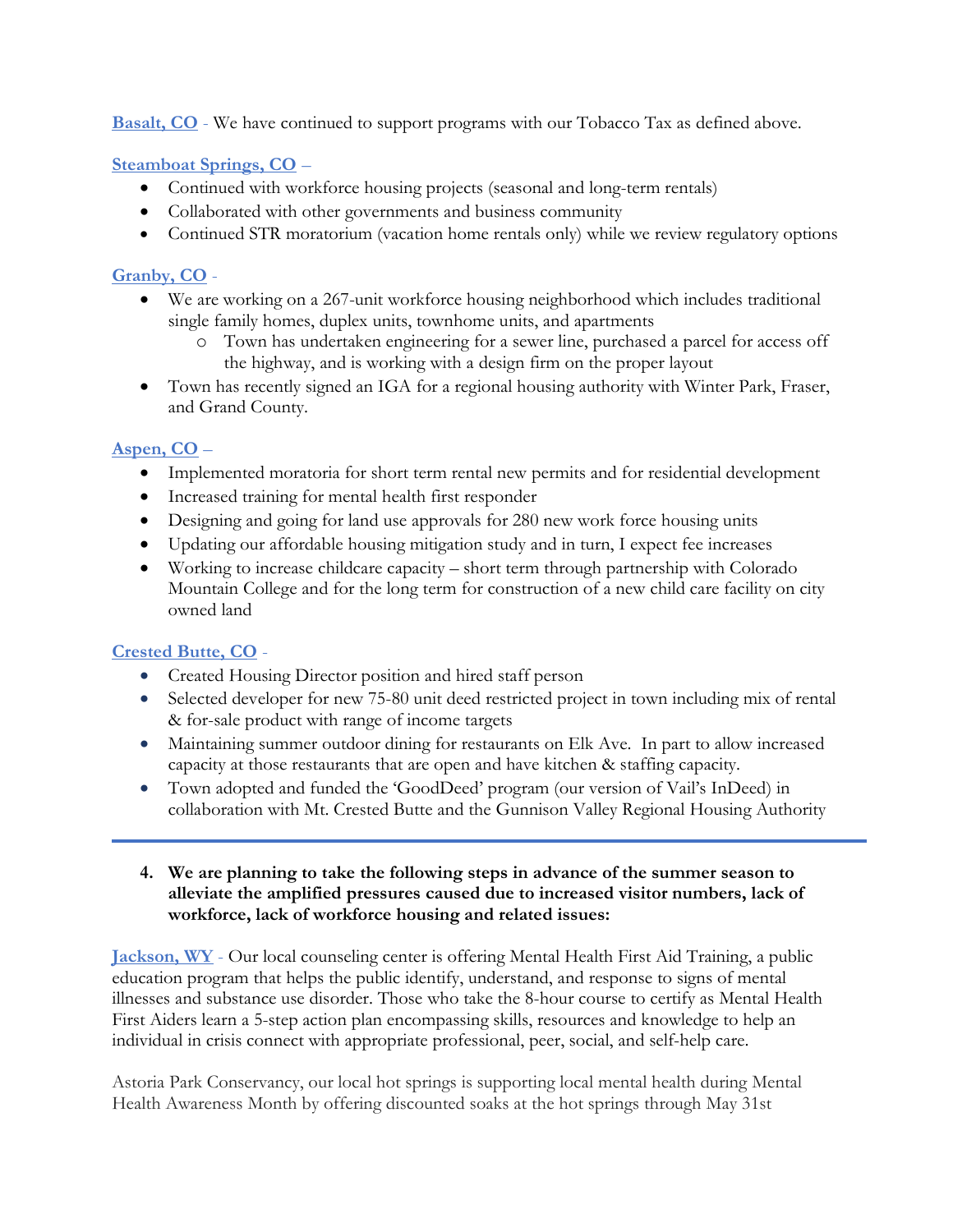Monday-Thursday. A soothing soak in Astoria Hot Springs can help counteract stress, increase relaxation, and help with anxiety. Astoria Park Conservancy is dedicated to supporting our community to improve health, livability, and wellbeing!

Breckenridge, CO - We know that affordable housing is one of the biggest issues impacting our workforce. The Town put a cap on Short Term Rental licenses and began charging a higher fee for each license renewal. The fee supports administration, compliance, and enforcement, as well as providing a significant influx of funding for housing. The Town is in the process of building two affordable, workforce apartment complexes (an 80 unit LIHTC complex and a 27 unit complex) that will come online this fall. We are also in the process of building another 175-unit apartment complex that will come online fall 2023. Further, we are using tax and fee revenue to buy market units, deed restrict them, and re-sell them at a lower cost to local workforce.

The Town is contracting with RRC to analyze available local (parking, transit, lodging, etc.) and mobility data to better understand visitation and its impacts. RRC will create an analytics dashboard we can use to develop responses.

**Basalt, CO** - We do not have anything additional that we plan to implement.

Steamboat Springs, CO - Continue efforts listed above.

Granby, CO - None at this time but will continue to work with HTA and Grand Places 2050 on permanent long-term solutions

## Aspen, CO –

- Will remain under moratoria for summer of 2022
- Operating a pilot pedestrian improvement in the downtown area for increased safety
- Increasing frequency of bus services more than previous years
- Preparing for a pilot program called CopeNotes for mental well being

## Crested Butte, CO -

- 12-month moratorium on issuance of new vacation rental licenses likely to be extended for six months to allow time complete Comp Plan and to collect data on impacts and engage community on where the community wants to head.
- 12-month moratorium on building permits for new heated and plumbed accessory structures without accessory dwellings likely to be extended for six months to allow time to complete Comp Plan so that it can inform direction on this matter.
- Continued program to allow summer camping on private property with simple, free permit to be signed by camper and property owner
- Planning additional outreach to service industry employers to garner insight into the issues behind the stress and anxiety and what steps can be taken (in addition to housing…)
- Confirmed local hotel/spa is accessible by day, week or month for workers who are camping and helping businesses be aware.
- Marketing district is not undertaking any traditional marketing of summer.
- Continuing to fund several mental health and food security programs with grants from general fund and through use of nicotine tax revenues. These include free or reduced